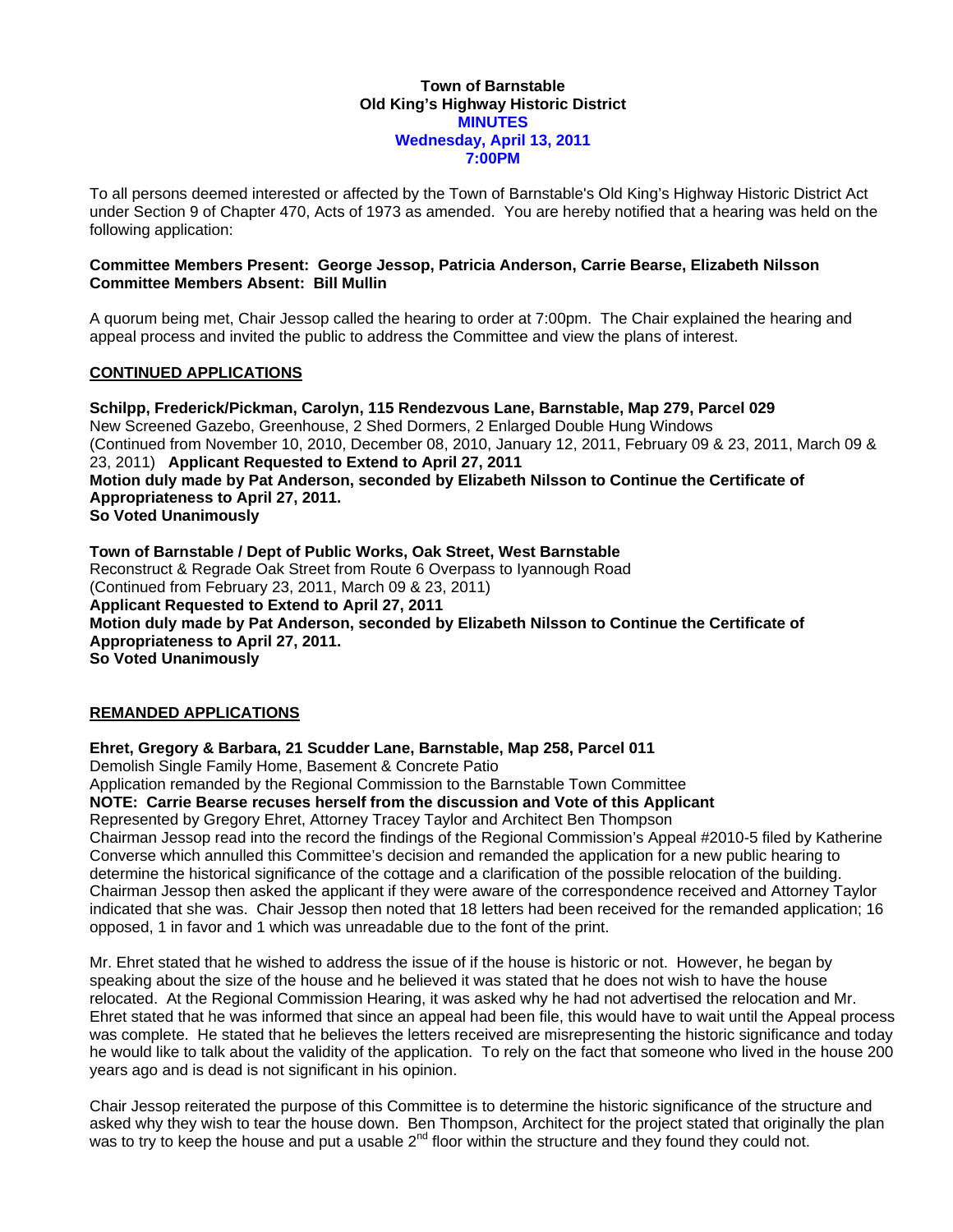Attorney Taylor reconfirmed her understanding that this hearing is to determine the historical significance of the house and the relocation and not discuss why they wish to tear the house down.

Ben Thompson reiterated that they did try to utilize the existing house and not until 1 1/<sub>2</sub> years later in order to do what made sense was that it made no sense to keep the house. The house lacks in dimension the things that they intend to do better with. In order to make it a real house with a real foundation, in order to make it a traditional Cape Cod Colonial, it can not be done with the existing house. Mr. Thompson noted that local builder, John Squibb was in agreement that in order to make this house livable, it made sense for it to come down. Mr. Thompson presented photographs of the second floor interior which shows door openings just over 5 feet and noted that Mr. Ehret is over 6 feet. At the top of the stairs there is a room that can hold just one twin bed and qualifies as such for anyone renting it. The interior fireplace is visually pleasing, but never worked. The interior floors are almost like those in this Community Building. The foundation is block and is wet and starting to bow.

Attorney Taylor stated that previously they heard a lot of public comment, but in her opinion, it was mostly sentimental. They believe that there is no historical or architectural significance. It is not on the National or Massachusetts Registry of Historical Places, no historical person or distinctive character lived there. There is no period, or style or famous architect associated with the house.

Attorney Taylor notate that at the Regional Commission Hearing there was testimony that someone named Rosamond Lothrop Bigelow owned the house and what she has read was that she was an 8<sup>th</sup> generation descendent of John Lothrop and that she was distantly related to other famous individuals. She was not a historic person herself. Similarly, Andy Keck who owned the house up until 2003 was very civic minded, well regarded, but this does not make him a historical figure. Attorney Taylor then referred to the criteria for determining historical or architectural significance.

Attorney Taylor and Architect Ben Thompson addressed the letter received from the Vernacular Committee. Attorney Taylor believes this was a form letter and that there is no foundation associated with the letter. Mr. Thompson stated that the word vernacular has come to mean many different examples and presented additional photographs indicating many different styles that could be considered Cape Cod vernacular style houses.

Chairman Jessop then opened the discussion up for Public Comment and Attorney Karen Bell, representing Katherine Converse spoke in opposition of the demolition. Attorney Bell noted that Scudder Lane is one of the oldest lanes in the Village and the cottage is over 80 years old, and by age, considered historic and emphasized the community support of the preservation of the cottage. The Town of Barnstable published a Preservation Plan and she referred to portions of the plan in which historic preservation is preferred. The cottage has been home to Rosamond Bigelow and respectfully disagrees with the significance presented by the owners. Attorney Bell addressed the history of the Bigelow decedents and provided evidence of lineage to the Sturgis family. Attorney Bell noted that Andy Keck also lived in the Town and is one of the founders of the Old King's Highway Historic District. There are many aspects of the cottage that make it significant and believes it would be detrimental to the district if demolition is allowed.

She then introduced Eric Dray, Historic Preservation Consultant, who stated that 21 Scudder Lane has been referred to as a vernacular cottage, a vernacular cape and a building that has no identifiable relevance to a specific architectural period. It is his opinion that all of these descriptions are wrong. This house clearly displays character defining features of a Colonial Revival style. During the period between the two world wars, colonial revival capes where chosen to imitate the Cape's earlier history. Architecturally it is a good example of the colonial revival style including features such as window heads set close to the eaves, the heavy centered chimney and the broad moderately pitched roof. Historically you can establish significance by its representation of a historical theme and that would be the early 20<sup>th</sup> century summer tourism. In both its design and setting on Hinckley Pond tells of how a new wave of summer residents used historic building forms, but sited them in new ways. To use the buildings condition that the current house does not fit the program of the new owners can not be a reason for allowing demolition. If allowed, it would become difficult to deny the next owner whose house does not work for them and he believes you would be creating a troubling precedent.

John Ehret spoke in favor of the demolition stating that he does not know why anyone would think this is anything but a good cottage to stay in the summer. Truly historic buildings should be preserved and this is not one. It has a terrible foundation, not historic and will never be historic as it does not have wonderful features.

Bob McClennahan spoke in favor of the demolition stating that he lives in a historic house located on Route 6A and came here with an open mind not knowing a lot and when he heard what Attorney Taylor and Ben Thompson said, he believes that it may be located in a historic district, but by not allowing the demolition it does not send a message to anyone. He does not think that who lived there matters; it is what the house looks like.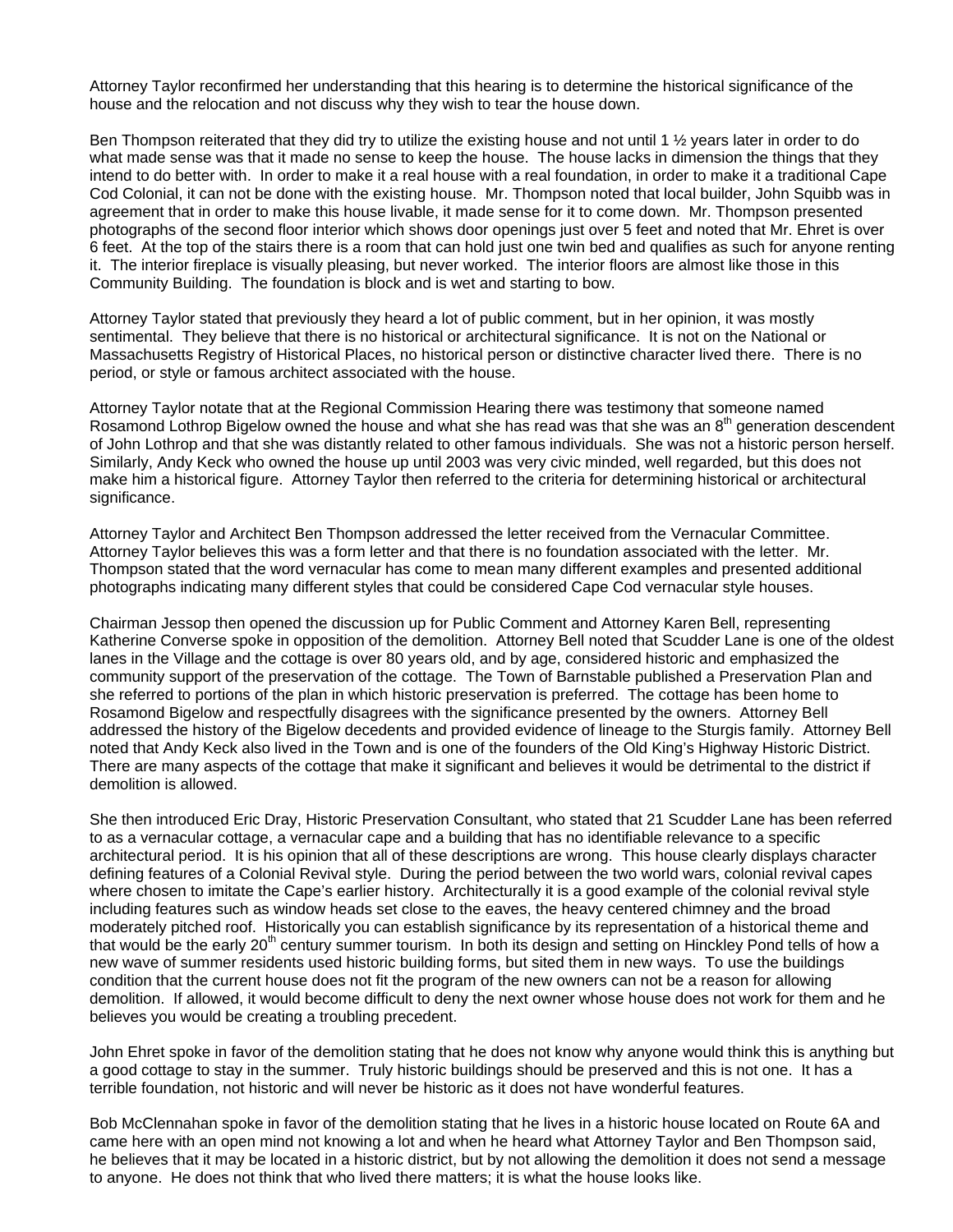Chair Jessop having determined that no additional speakers wished to come forward, closed the Public Comment and offered the Applicant an opportunity for rebuttal.

Attorney Taylor wished to point out that the Committee received a lot of genealogy regarding Rosamond Bigelow, but that no proof of deed that she actually lived there. Ben Thompson addressed the comments on the siting of the house and to put it in context, one of the things about architecture and design is there is not definitive anythings when it gets to design.

Chair Jessop then asked the opposing counsel if they had any final comment and Attorney Bell wished to enter into the record a copy of a deed from the Bigelow family to Andy Keck and a corresponding e-mail from a neighbor attesting to the fact that Rosamond Bigelow lived at 21 Scudder Lane.

Chair Jessop then asked the Board members for any comments.

Pat Anderson noted that nothing has been said about the moving of the house. Mr. Ehret indicated that they would be happy to move the house, but would submit that after looking into that the last time; it was found that the house would need to be cut in half. Ms. Anderson stated that she does not favor demolition and would be in favor of relocation. Previously they did not have the historical information that they have at this time and she would not be in favor of demolition. The information provided by Attorney Bell indicates to her that there is significance.

Elizabeth Nilsson believes it would be fair to allow Mr. Ehret to try and find someone to move the structure and would suggest that a vote not be taken tonight.

Pat Anderson stated that this Board needs to make sure that there is a good faith attempt in putting the ad out or to try and find someone to flake the building. She would like to see a time frame which would allow for advertising twice in both the Cape Cod Times and the Barnstable Patriot similar to the demolition delay ordinance and run it and see what happens. The interested party would need time to get estimates and permits. She would recommend a six month period from the first ad date and if at the end of the six months no one has come forward, the applicant can file another demolition application.

Attorney Taylor asked the members if they have found a finding of fact that the house has significance and if so, on what basis.

Elizabeth Nilsson stated that based upon the type of architecture, it does have significant value in her opinion. It has value as a modest Cape Cod colonial revival and, historically, based upon Andy Keck and his role in the creation of The Old King's Highway Historic District.

Pat Anderson stated that this structure may not rise to the level of national or state registry but it does have some significance architecturally and could rise to the local level. She believes this house would contribute. Also has historic value due to the number of people who have been in the building and the contributions they have made.

Greg Ehret wished to clarify that with the relocation, the two previous interested parties did not want the small box section of the house, just the main portion of the house.

**Motion duly made by Pat Anderson, seconded by Elizabeth Nilsson to Approve the Certificate of Demolition or Relocation for Mr. & Mrs. Gregory Ehret at 21 Scudder's Lane, Barnstable. AYE: None NAY: Anderson, Nilsson, Jessop Motion failed to carry by a vote of 0-3** 

#### **NEW APPLICATIONS**

## **Note: Carrie Bearse returned for the remainder of the Meeting**

## **Lawlor, Patricia, 410 High Street, West Barnstable, Map 111, Parcel 046**

Convert Existing Deck to Three Season Sun Porch

Represented by Robert Glover, Contractor

Mr. Glover detailed the project which will enclose an existing deck into a three season sun porch. The trim and sidewall will match existing; the trim will be pine, Anderson gliding windows. Elizabeth Nilsson asked about grids on the windows and Carrie Bearse noted that it is not necessary for a sun room.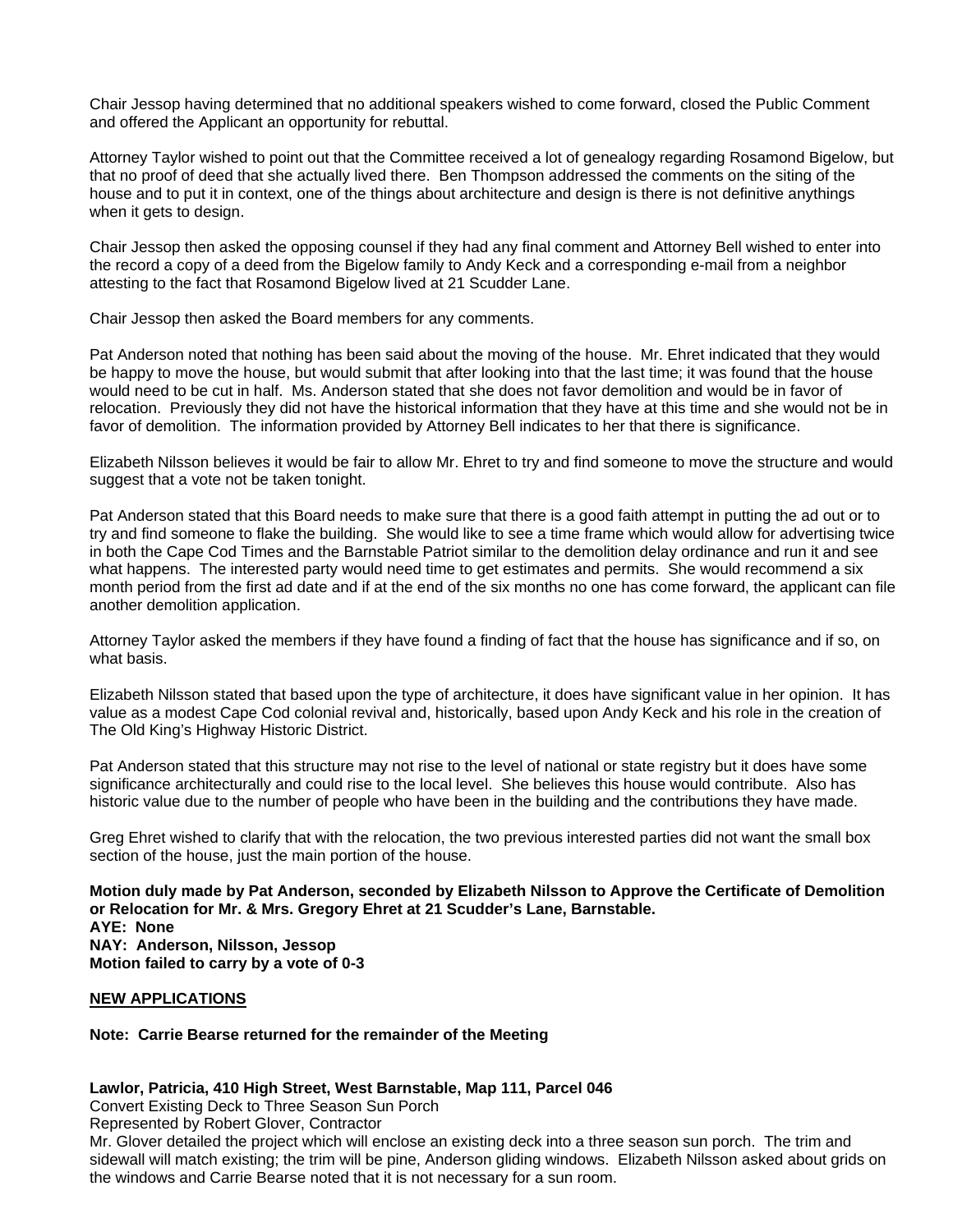#### **Motion duly made by Carrie Bearse, seconded by Pat Anderson to Approve the Certificate of Appropriateness for Patricia Lawlor at 410 High Street, West Barnstable as Submitted. So Voted Unanimously**

# **Ellis, Joan & John, 3200 Main Street, Barnstable, Map 300, Parcel 007**

Construct 12' Dormer on Front Elevation

Represented by William Swift

Mr. Swift indicated that the owners would like to add a dormer to the front elevation to break up the monotony of the front and add light to the interior. Pat Anderson asked if it is going to be living space and Mr. Swift noted it will just be for light. Carrie Bearse asked if the windows will match the current ones, and if so, what the grill pattern is. Mr. Swift stated that the current windows are grills between the glass as will be the proposed. George Jessop asked what kind of windows and Mr. Swift commented that they will be sliding windows, custom made and most likely from Harvey. George Jessop commented that the present windows are brown and Mr. Swift confirmed that they are terratone and the new windows will match.

**Motion duly made by Pat Anderson, seconded by Elizabeth Nilsson to Approve the Certificate of Appropriateness for Joan & John Ellis at 3200 Main Street, Barnstable as an EXCEPTION with grills between the windows as that is what is currently existing. So Voted Unanimously** 

## **McAbee, Cathleen & John, 59 Cypress Point, Barnstable, Map 349, Parcel 088**

Construct 21' x 20' Addition to Rear of House, Install New Windows

Represented by Thomas Moore

Mr. Moore explained that the addition proposed will be on the rear of the house as an extension of the kitchen and act as a family room. The windows are terratone and the proposed will have exterior applied grills. All materials including roofing, siding and trim will match existing. George Jessop inquired as to the roof pitch and if it will match existing. Mr. Moore indicated that it would and the pitch would be 9 and 12.

**Motion duly made by Carrie Bearse, seconded by Elizabeth Nilsson to Approve the Certificate of Appropriateness for Cathleen & John McAbee at 59 Cypress Point, Barnstable as Submitted. So Voted Unanimously** 

# **Hoffstein, Richard & Beverly, 44 Holway Drive, West Barnstable, Map 136, Parcel 032**

Construct 2<sup>nd</sup> Floor Gable Dormers, New Garage Door, New Window Trim & Shutters

Represented by Steve Cook, Cotuit Bay Design

Mr. Cook noted that the applicants have previously appeared before this Committee and wish to now add to the construction. Currently there is no trim on the front windows and they propose to add 1'x4' Boston sash. Carrie Bearse asked if the existing shutters are plastic and Mr. Cook indicated that they are and the new ones will also be PVC. Elizabeth Nilsson expressed concern that the dormers look too heavy for the house. George Jessop asked if the windows could be moved upwards. Steve Cook explained that they are matching the ceiling height inside and at 7' 4" he believes it is not out of character. In addition, both his clients are tall. George Jessop then asked if he could bring the window down to the shingle line and reduce it to the gable rake trim. Mr. Cook asked if they could compromise at 7' and Chairman Jessop suggested Mr. Cook redesign it at the seven foot and resubmit revised drawings for the Board's review at the next meeting.

**Motion duly made by Pat Anderson, seconded by Carrie Bearse to partially Approve the Certificate of Appropriateness for Richard & Beverly Hoffstein at 44 Holway Drive, West Barnstable for new garage doors,**  window trim and shutters and to continue the construction of the 2<sup>nd</sup> floor gable dormer to April 27, 2011 for **submission of redesign.** 

**So Voted Unanimously** 

# **Cannon, Timothy, 38 Maraspin Road, Barnstable, Map 299, Parcel 075**

Replace Windows (9)

Represented by Timothy Cannon

Carrie Bearse asked if the windows have already been installed and Mr. Cannon replied that they have been. Ms. Bearse stated that she viewed the site prior to the meeting and the new windows were installed with no grills. The photo included with the application indicates prior windows did have grills and she would never have approved windows without any type of grills.

George Jessop asked if the Board would like to recommend that the windows be fixed with exterior grills. Mr. Cannon asked if this can be done after the windows have been installed and Mr. Jessop replied that the applicant would have to find out from the manufacturer. Mr. Cannon stated that none of the neighbors have grills on the windows and Carrie Bearse noted that most of the windows in the neighborhood do have some type of grill pattern.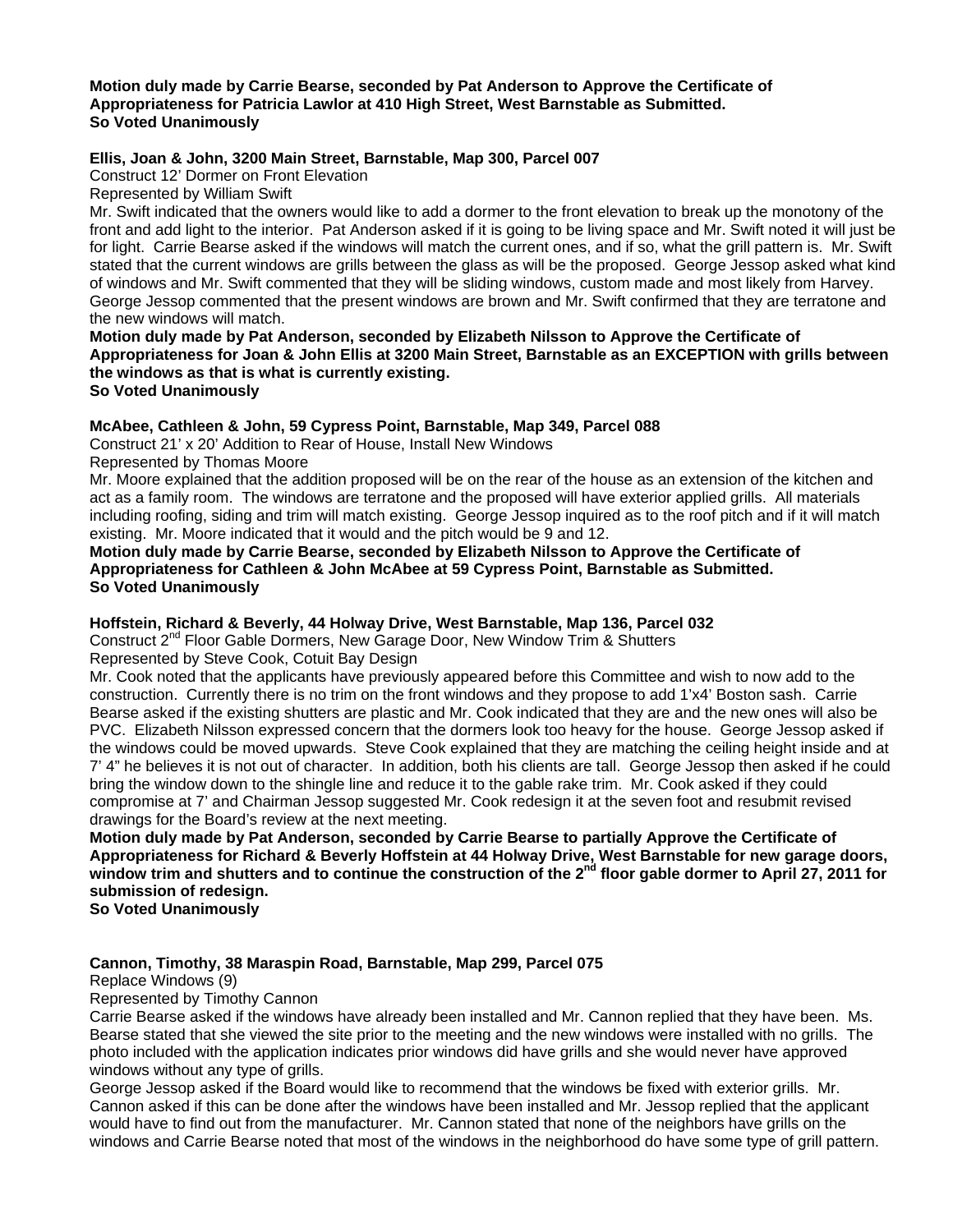Pat Anderson clarified that the applicant may chose a grill pattern such as 8/8 or 6/6 and that he should contact the manufacturer to determine cost and how it can be achieved to get the exterior grills and suggested a continuance of the application.

## **Motion duly made by Pat Anderson, seconded by Elizabeth Nilsson to Continue the Certificate of Appropriateness for Timothy Cannon at 38 Maraspin Road, Barnstable to April 27, 2011. So Voted Unanimously**

## **McMahon, Richard & Catherine, 50 Colonial Way, West Barnstable, Map 237, Parcel 051**

Construct 24' x 21' Addition to North Elevation

Represented by Richard McMahon

Mr. McMahon presented his application. Carrie Bearse questioned the pitch of the addition as there is a required pitch with the Committee and it appears there is an extreme lack of pitch. Mr. McMahon stated that he is trying to match up with the existing structure. George Jessop asked if he was trying to get under the 2<sup>nd</sup> floor windows and Mr. McMahon indicated that he was. George Jessop then asked if the window in the bathroom on this elevation could be eliminated and Mr. McMahon stated that possibly it could, but that he would not want to. Additional discussion took place that all materials will match existing and the proposed windows will have grills between the glass.

**Motion duly made by Carrie Bearse, seconded by Pat Anderson to Approve the Certificate of Appropriateness for Richard & Catherine McMahon at 50 Colonial Way, W. Barnstable as Submitted with Grills between the Glass and Approving the Pitch on the addition of less than required as the existing structure will not handle the requirement. So Voted Unanimously** 

# **Unitarian Congregational Society, 3330 Main Street, Barnstable, Map 299, Parcel 041**

Replace Wooden Louvers with Fiberglass Louvers

Represented by Andrew Thompson, T-Mobile Northeast LLC

Mr. Thompson explained that T-Mobile is working with the Unitarian Church to install a wireless system and the wires are to be place behind the wooden louvers. Unfortunately, the signal can not transmit through wood and louvers would need to be replaced with fiberglass.

Pat Anderson asked how high up the louvers are and Mr. Thompson indicated approximately 40-45 feet and they will be designed to match exactly what is there now. Carrie Bearse clarified that the material will not be shiny and painted black to match existing.

**Motion duly made by Carrie Bearse, seconded by Pat Anderson to Approve the Certificate of Appropriateness for the Unitarian Congregational Church at 3300 Main Street, Barnstable as Submitted to replace wood louvers with fiberglass to match existing.** 

**So Voted Unanimously** 

# **Moore, Jeffrey & Nickerson, Leyla, 99 Crocker Road, Barnstable, Map 110, Parcel 015**

Construct Addition to Existing Detached Garage

Represented by Richard Roy, Rick Roy Construction

Mr. Roy explained that additional space is needed for Mr. Moore's farming and mechanical tools. George Jessop inquired about the grade of the garage. Mr. Roy noted that in order not to have rain and water run into the garage, the grade needed to be raised. Carrie Bearse confirmed that the windows on the addition will have grills to match existing.

**Motion duly made by Carrie Bearse, seconded by Pat Anderson to Approve the Certificate of Appropriateness for Jeffrey Moore and Leyla Nickerson at 99 Crocker Road, Barnstable as Submitted. So Voted Unanimously** 

## **MINOR MODIFICATIONS**

**Rossi, Jason, 28 Oakmont Road, Cummaquid, Map 349, Parcel 052**  Change Color of Front Door from Blue to Black **Motion duly made by Carrie Bearse, seconded by Pat Anderson to Approve the Minor Modification as Submitted. So Voted Unanimously** 

**Fisher, Robert, 2653 Main Street, Barnstable, Map 258, Parcel 043**  Change Hip Roof on Enclosed Porch to Gable End Roof **Motion duly made by Pat Anderson, seconded by Elizabeth Nilsson to Approve the Minor Modification as Submitted.**